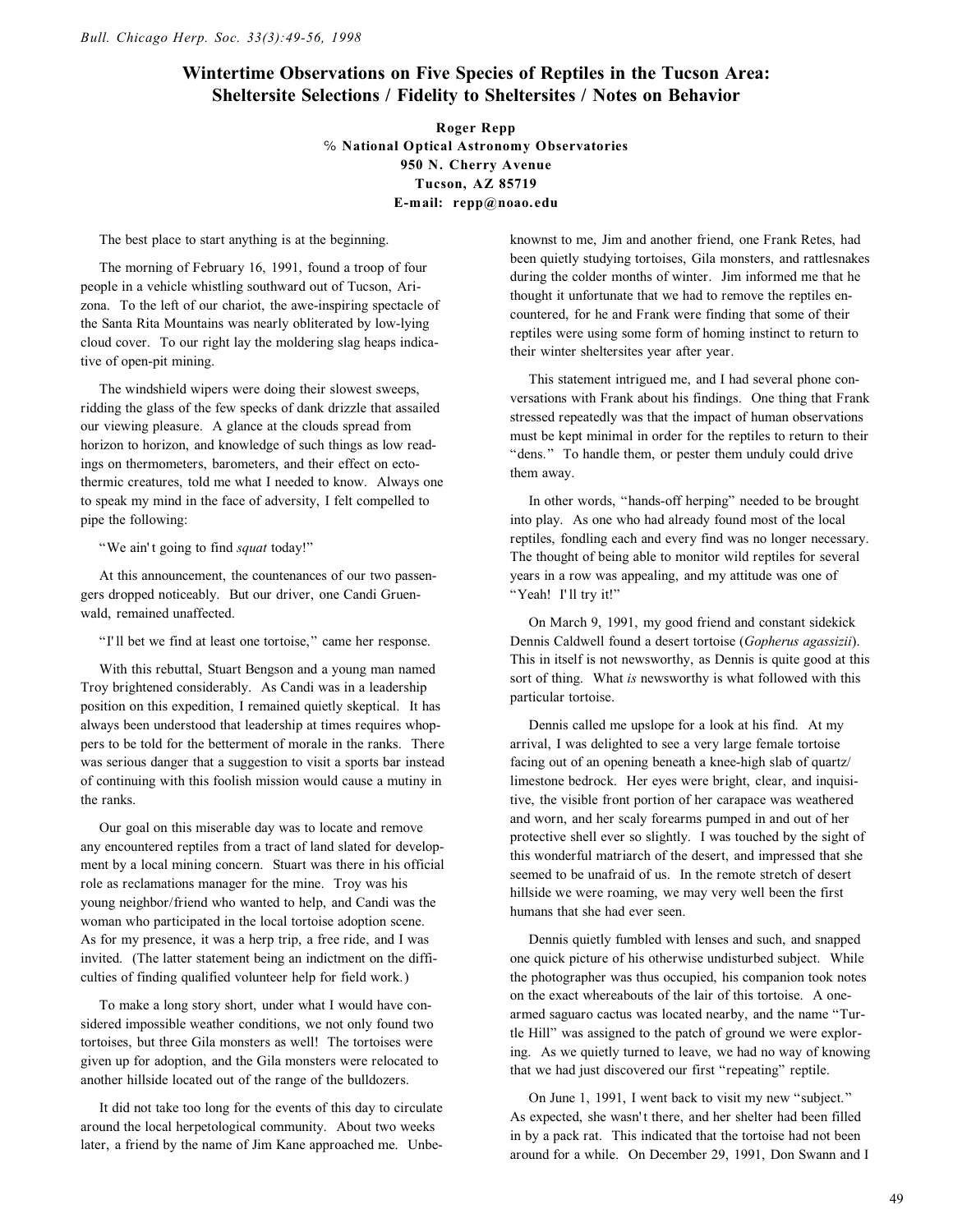assailed Turtle Hill. The one armed saguaro was spotted, and we zeroed in on the spot. The cleared-out pack rat debris at the base of the rock face told me what had developed before e' er I looked in the hole. It came as no surprise to view the posterior of a very large female tortoise within the shallow depths of her winter burrow. The tortoise had returned!

Encouraged by this success, Don, Dennis, Jim, Dan Bell and I began roaming the foothills surrounding the Tucson area in search of more tortoises. By the end of the winter of 1992, we had found 23 individuals, spread out over seven mountain ranges. As if this wasn't enough to drive us manic, we also found the winter lairs of three Gila monsters (*Heloderma s. suspectum*), four chuckwallas (*Sauromalus obesus tumidus*), a Sonoran lyresnake (*Trimorphodon biscutatus lambda*) , and six western diamondback rattlesnakes (*Crotalus atrox* -- hereinafter called "*atrox*"). The same "hands-off herping" philosophy was applied, and the decision to regroup to check on these the following winter was unanimous.

During the winter of 1992-93, we were not surprised to note that many of the tortoises had returned. One of the Gila monsters had returned, as did the lyresnake, two of the chuckwallas, and two of the *atrox*. While in the process of checking on these, more tortoises, Gila monsters, chuckwallas, lyresnakes, and *atrox* were discovered. Careful notes were made of the whereabouts of each reptile's den, and each den was visited several times throughout the course of the winter.

The years have rolled past. The winter of 1996-97 is behind me now, and I anxiously await the onset of the winter of 1997-98. A few details should now be clarified, for this Author is about to lay some numbers on the reader.

By "wintertime" I mean astronomical winter --- that time period between the winter solstice (December 21 or 22) and the spring equinox (March 20 or 21). The observations from which my data are taken occurred between February 16, 1991, and February 16, 1997. Thus, the following summary draws from exactly six years of information. In all, 158 field trips were included.

All totaled, working from least to greatest, we have found 15 Gila monsters, 23 lyresnakes, 79 chuckwallas, 87 tortoises, and 87 *atrox*. These reptiles were found by careful searches of the hillsides of several mountain ranges around the Tucson area.

It should be noted that it is possible that the occasional reptile was accidentally counted twice. It is also possible that a new reptile was discovered and discounted as a previous find. Your author is doing the best he can in recounting these numbers. Hands-off herping has its disadvantages in trying to relay precise information to discerning herpers. With a few exceptions, these reptiles have been monitored with a strict "handsoff" policy. We do not molest these reptiles in any way, shape or form. We do not weigh, or mark, or measure, or probe, or apply transmitters to any of our animals. We have learned, as did Frank Retes and Jim Kane, that to do so might increase the risk of a reptile not returning the following year.

Having said that, I must admit to a few incidents of human-

to-herp interaction. Some tortoises were pulled from their burrows and processed during the late winter periods of 1992 and 1994. This was done while assisting grad students with their projects, under the proper permits. Three lyresnakes were poked at by an overzealous visitor to the plots, who wanted to try to coax them from their crevices so he could handle one. Lastly, a single male *atrox* was manipulated with snake tongs by another visitor who could not restrain himself from doing so.

The results of these intrusions are mixed, and confusing. It would appear that the female tortoises were the most affected: none returned to use their respective sheltersites the following year. Of the lyresnakes molested, two appeared to skip a year, and then returned the year after. The other has yet to return. The male *atrox* also skipped a year, and returned the year following.

Thus far, the chuckwallas and Gila monsters have managed to avoid any such attentions. And the intent now is to adhere to the original plan of hands-off herping for all future winter forays, for all the reptiles that are encountered. In so doing, we eliminate the possibility of human intervention being the cause of a nonreturning herp.

It is important to note that some of the reptiles do not return even if they are not molested. Some skip a year and return the following year, some select other nearby shelters, and some are never seen again. Of the first few herps discovered, very few have continued to return for the entire six years under discussion. For example, my longest-running tortoise dates back to late fall/early winter 1991; she has returned every year since. My longest repeating Gila monster dates back to March 13 of 1992. A lyresnake has returned every year since the same March 13, 1992, date. For *atrox*, we go way back to March of 1991. My champion for repeating behavior is a chuckwalla that has used the same sheltersite since March 9, 1991!

Up to this point, one detail has been omitted. The word "returned" has been used, and would imply that the object that "returned" would have had to "leave." The "arrival" of reptiles to their winter dens is called "ingress," and the "departure" is called "egress." Ingress generally occurs around mid-November, and egress happens very close to the first day of spring. The time periods just mentioned could at best be called general, because there is a tendency of some individuals of each species to shift about, or use a series of sheltersites throughout the winter. This behavior is little understood by science, but the fact is, it happens. Ingress in particular appears to vary from year to year, and species to species. Egress, on the other hand, is nearly universal amongst the animals under observation. By April 1, the vast majority of herps have cleared out. For the most part, I couldn't *buy* a herp in my very best winter locations.

One last detail remains before discussing the actual sheltersite selection of the reptiles under discussion. Those from the northern climes might read this and say "Shoot, Roger, what's the big deal? You are in the south, of course you are seeing reptiles during the winter!" This is both true, and not true. Approximately 80% of the reptiles in our area become scarce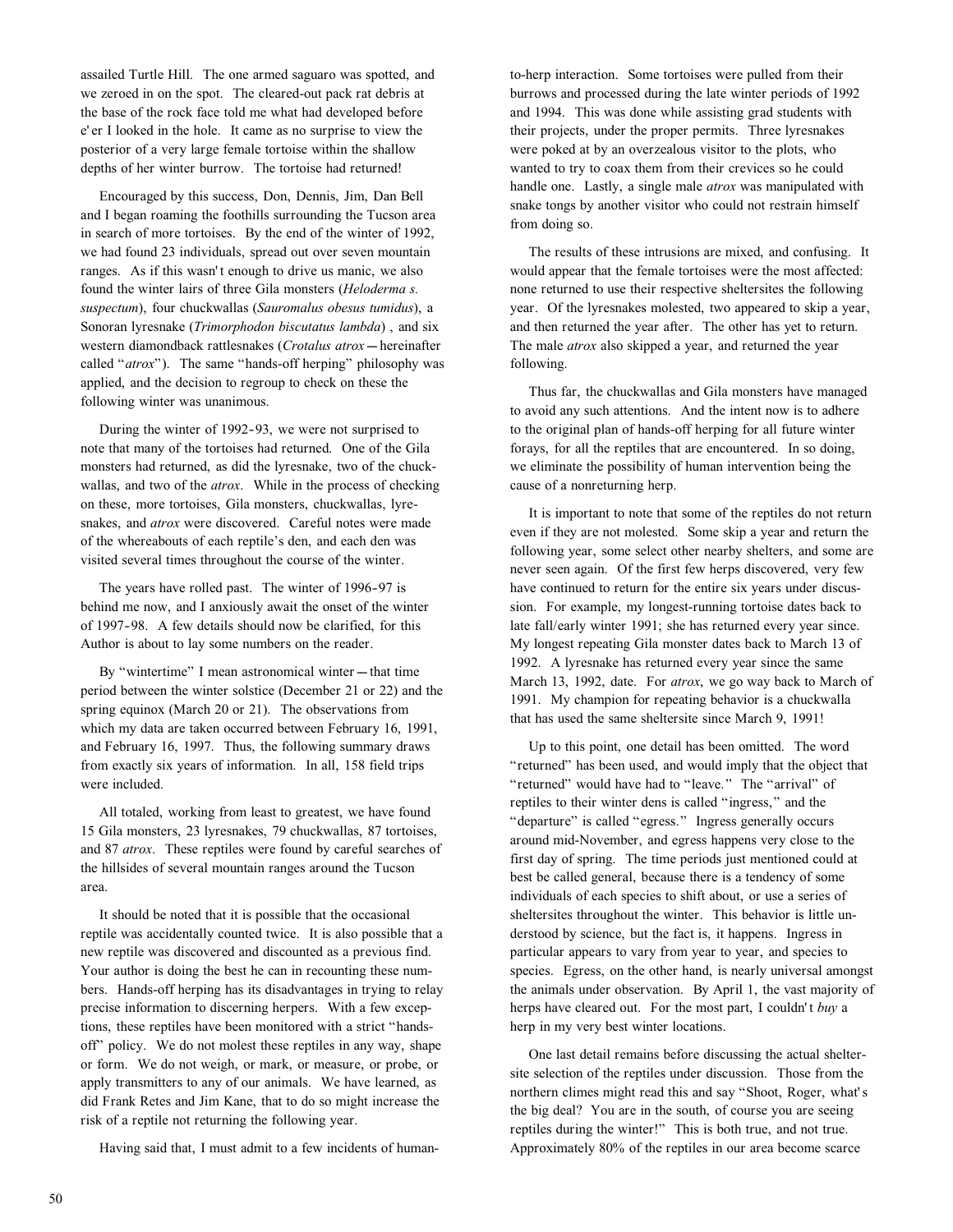

Female desert tortoise (*Gopherus agassizii*) in winter sheltersite. This particular tortoise has been returning to the same shelter since November 1991. Photograph by the author.



Winter basking behavior in *Gopherus agassizii*, January 13, 1993. Female tortoise in front of sheltersite. Photograph by Dan Bell.



Rock crevice used by a wintering lyresnake. Photograph by the author.



Sonoran lyresnake (*Trimorphodon biscutatus lambda*) as it appeared in the crevice shown at left on March 20, 1994. Photograph by Dan Bell.



Chuckwalla (*Sauromalus obesus tumidus*) wintering in a shallow rock crevice, March 12, 1994. Photograph by Dan Bell.



Winter sheltersite of a Gila monster. Photograph by the author.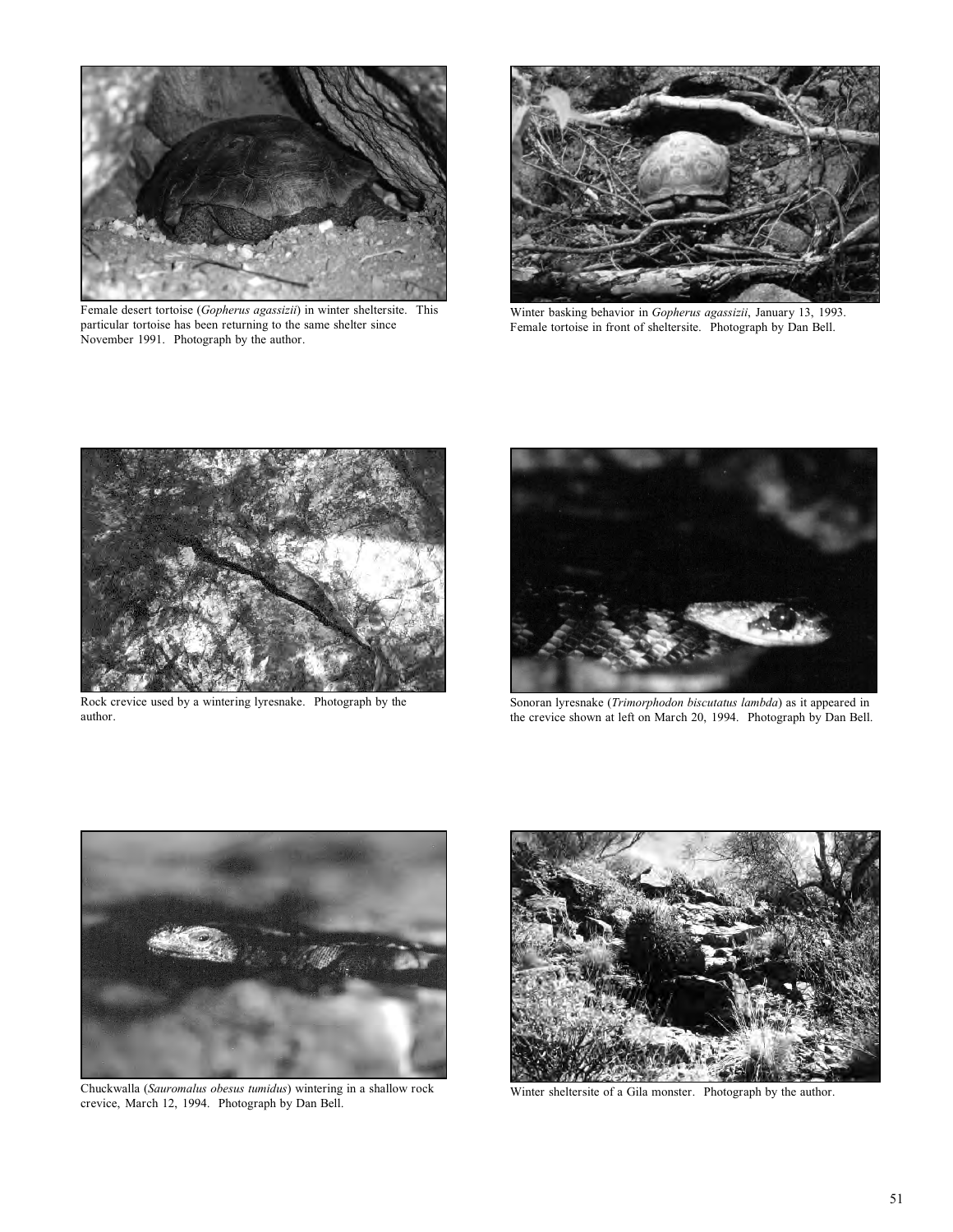or invisible from late October through mid-March, much like those that dwell in more northerly latitudes. Examples of rarely- to never-encountered winter herps would include the more common colubrids, such as longnose snakes, (*Rhinocheilus lecontei*), desert kingsnakes, (*Lampropeltis getula splendida*), or western patchnose snakes, (*Salvadora hexalepis*). Many years of careful winter searches have not yielded any sidewinders, (*Crotalus cerastes*). Such lizards as desert iguanas, (*Dipsosaurus dorsalis*), and leopard lizards, (*Gambelia wislizenii*), are completely absent during the winter months, as are the Couch's spadefoots (*Scaphiopus couchii*), and Sonoran Desert toads, (*Bufo alvarius*). These and other herps too numerous to mention here abound on our plots during the warmer months of spring, and/or summer.

It should also be added that the five species under discussion are not the sole winter-active herps in our area. Canyon treefrogs (*Hyla arenicolor*) are very winter-active, as are sideblotched lizards (*Uta stansburiana*), and tree lizards (*Urosaurus ornatus*). Multitudes of these three species can be observed on any warm winter's day, and all three species have been observed in copulation. Lowland leopard frogs (*Rana yavapaiensis*), also are not only winter-active, but lay their eggs during this time period. Sonoran mud turtles, (*Kinosternon sonoriense*) can be seen swimming and basking during winter time periods. Four tiger rattlesnakes (*Crotalus tigris*) have also been seen basking during winter, and a total of 14 black-tailed rattlesnakes (*Crotalus molossus*) were observed either basking or moving about, well away from any obvious sheltersites.

The few weeks previous to the first day of spring (March 20), also brings on some activity from other Arizona herps, most notably zebratail lizards, (*Callisaurus draconoides*), greater earless lizards, (*Cophosaurus texanus*), and whiptail lizards (*Cnemidophorus* ssp.). The occasional regal horned lizard (*Phrynosoma solare*), and collared lizard, (*Crotaphytus collaris*) show themselves, as well as Clark's spiny lizards, (*Sceloporus clarkii*). The Sonoran gopher snake (*Pituophis catenifer affinis*), and red coachwhip (*Masticophis flagellum piceus*) also turn up occasionally. But activity in these herps is generally confined to only the very warmest days (usually above 80°F).

Getting back to the five species under discussion, there is not much in the herp literature that deals with their wintertime behavior. Even with tortoises, which in our area have been well studied, not much can be found to back what we are seeing. Most of the local herpetologists seldom get out to monitor winter activities, but instead focus their studies on summer activities of herps. Because winter documentation in the herp literature is scanty, it is extremely difficult to cite the observations of others.

We know that on our "plots," tortoises routinely bask during the winter months (see Martin, 1995). They also move from shelter to shelter, sometimes in the dead of winter. Close to the Tucson area, all 87 tortoises found have some sort of rock structure as part of their sheltersite. These rock structures have some form of hole beneath them. Some of these holes are not very deep, one of my tortoises, a female, dens with twothirds of her body in the breeze (see Bailey, 1992). In other

cases, the actual burrow is quite deep. The deepest-denning tortoise that I can see appears to be about 4 meters down. There is another large male that dens out of sight, and I can see about 6 meters into its burrow. Of the five species of reptiles under discussion, only tortoises have been observed feeding during winter time periods (see Bailey, 1992).

The tortoises under our observation appear to be mostly solitary denners. Out of 87 tortoises found, only once were two seen to spend the entire winter together in one shelter. This was observed during the winter of 1994-95 and, in this case, one was a male and the other was a female. Some tortoises have also been observed sharing their hibernacula with *atrox*. Every winter since 1991-92, at least two cases of this happening appear in my notes. The two species appear to coexist peacefully when this happens. *Atrox* have been observed coiled around, or crawling over, their larger-bodied "burrow buddies." The benefits of this occurrence to either species remains in question. It may just be that the chosen shelter suits both parties in question.

Chuckwallas are rock crevice denners. Close to Tucson, they primarily winter alone, but on two occasions I have observed two together for the entire winter. Moving 100 miles westward, however, I found 17 that had infested a large rock face that was split into several crevices. The few chuckwallas that I routinely check have shown winter activity. I might see them in their crevice on a cold January day. A week of warm



Lyresnake and chuckwalla, as observed basking on February 21, 1994, about 30 cm apart in a vertical rock crevice. Photograph by the author.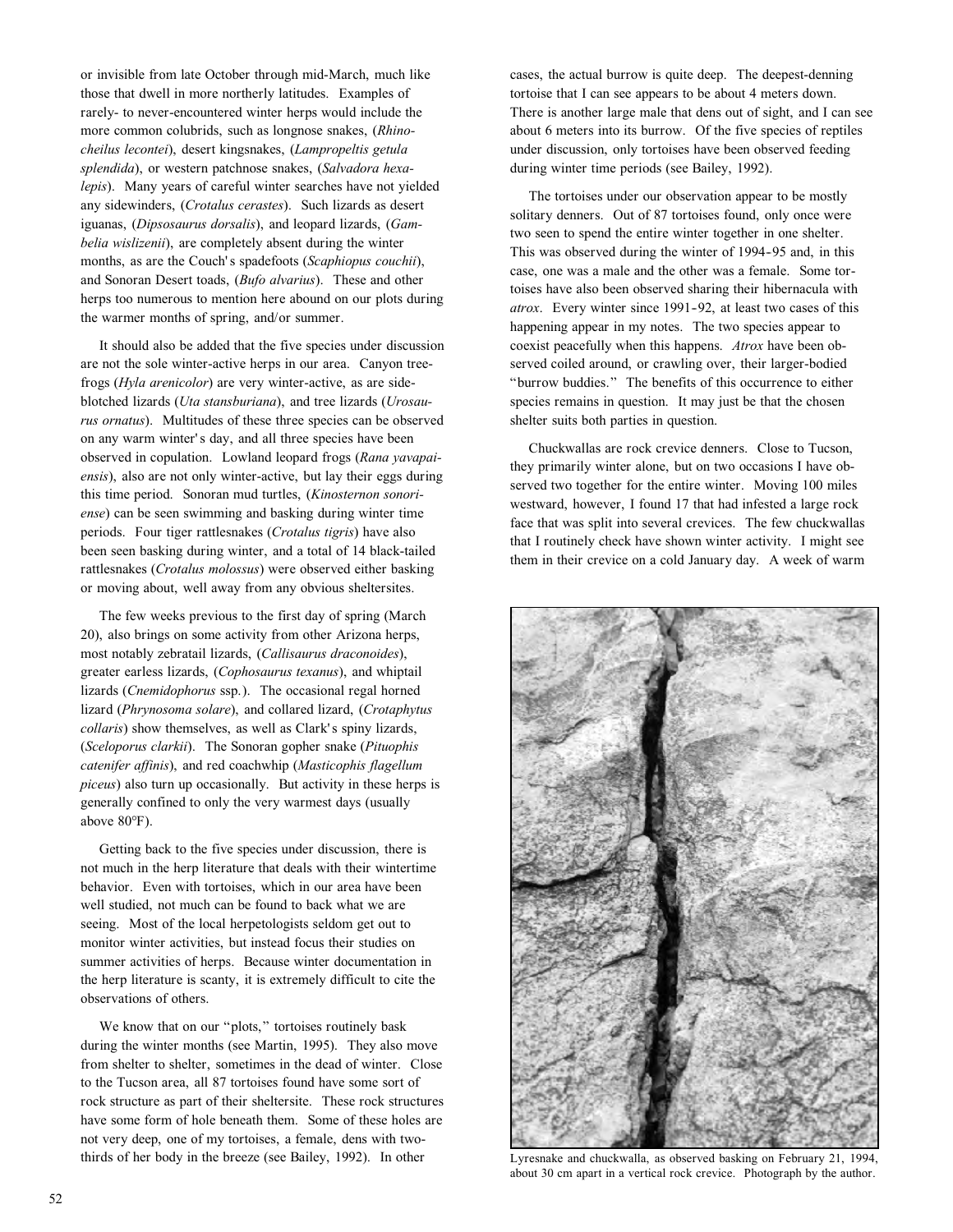weather will follow, and I will find their crevice empty. Then, a week later, the weather will turn cold, and the "chuck" will once again be visible in the home crevice. For reasons unknown, the chuckwallas are moving about in the dead of winter. Perhaps like tortoises, they also may be foraging for food. My camera will always be ready for anything that presents itself along these lines.

My data is scanty on Gila monsters. But I do have six that den quite close to one another, and have seen all six basking at the mouths of their crevices during the month of February. A favored basking position of theirs is to sit with only their heads showing out of their holes. Their shelters are generally a small hole under a rock. I went out with a fiber optics borescope to look at all 12 of my "monster" dens. (Remember, the first three discovered were removed, as was their habitat not long afterwards!) They are all very similar. They have a tight entranceway, with barely enough room for the monster to crawl inside. The first inner chamber beneath their boulder home is well scalloped out, which allows the monster to enter the hole head first, do a Gila U-turn, and face back out of the hole again. In every case, the inner chamber has holes that allow the monster to go even deeper beneath the surface. I have seen Gilas basking during every month of winter, but much more so during February and March (see Martin, 1997).

As for lyresnakes, they are also a winter basking species, and can be viewed at the mouths of their rock crevice shelters every month of the winter. They select rock crevices that are rather narrow, and most times these crevices run perpendicular to the ground. In all of my lyresnake crevices, there is a hole at the base of the crevice that allows the lyresnake to go underground. Lyresnake behavior consists of moving forward, back, up and down in the crevice. In this way, they are able to thermoregulate and seek optimum body temperatures. On very cold days, they will crawl into the holes at the base of their shelters, and be hidden from view. I have never witnessed more than one lyresnake per crevice at a given time, but do have a crevice that has yielded three different lyresnakes. There are hints from others that they den communally (Retes, pers. com.), but that has yet to be witnessed by this author. (Author's note, added 2-12-98: The lyresnakes are making a "lyre" out of me! In one of our plots, we have observed three lyresnakes sharing one crevice. Hats off to Retes!) I have also observed chuckwallas and lyresnakes using the same sheltersites together, and they seem to co-exist peacefully.

Thus far, this author has written of basking, shifting, feeding and relocation of reptiles from one shelter to another during astronomical winter. This is all well and fine, but what follows is an account of the undisputed champion of winter behaviors, the western diamondback rattlesnake. Yes, they also bask, and shift, and move freely from shelter to shelter throughout the winter months. But they also do other things, which will be discussed shortly.

The winter sheltersites, or dens, of *atrox* can be broken down into three types. The "crevice dens" will be discussed first. The crevice dens can be compared to chuckwalla and lyresnake dens, although the crevice is generally wider. The crevices also tend to be more horizontal than those selected by chuckwallas and lyresnakes. Like the chuckwalla dens to the west of Tucson, I have seen as many as 17 *atrox* in one rock formation that is split into a series of crevices. Each crevice in this particular densite usually contains one to four individuals. The second type of den is the "soil burrow" type of den, which contains the insulating debris of a pack rat (*Neotoma albigula*). I have only been able to find three such dens in my searching. By far the most spectacular dens are the "gash" type dens. These consist of wide splits at the base of large rock formations. They generally are about 30 cm tall, by as much as two meters wide. These gashes taper inward, becoming narrower the deeper one goes, and in all six of my gash dens, the snakes can crawl deep enough to be out of sight. Another feature that all six gash dens share is a protective, overhanging rock shelf. Erika Nowak, a researcher for the Colorado Plateau Research Station, has suggested (pers. com.) that such a shelf might serve to thwart avian predators. Our gash dens always contain more than one snake, but in our area, I have never seen more than 21 snakes. Our local *atrox* do not seem to gather in the huge numbers that can be found elsewhere around the country.

Another phenomenon in the local *atrox* dens is the apparent absence of communal denning with other snakes. This runs contrary to the observations of many other herpetologists studying other species of denning rattlesnakes. Never have I looked into an *atrox* den of any type and seen any other type of snake within the den. Having said that, I did observe a *C. molossus* basking just outside an *atrox* den, very close to two of them. Five times I have observed coachwhips (*Masticophis flagellum piceus*) prowling about *outside* the entranceway to a den. Never have I observed predatory action on the part of these coachwhips (i.e., predation on an *atrox* by a *Masticophis*).

A necessary ingredient to all our *atrox* dens appears to be the debris of the pack rat. In all six of our gash dens, the entranceway is piled high with whatever happens to thrill the industrious little rodents the most. In our area, the manyspined teddy-bear cholla pods appear to be a popular pack rat "decoration." Nowak (pers. com.) indicates that in her *atrox* dens, (170 miles to the north), the "decorations of choice" by *Neotoma* are prickly-pear cactus-pads. It is interesting to note that in one of our dens, the pack rats have appeared to die off. During the winter of 1996-97, none of the usual debris appeared in the front of the den. The snake numbers fell dramatically in this particular den. Whether or not this was a direct result of the absence of *Neotoma* is purely a matter of speculation on the part of this author.

I have many observations of strange interactions between pack rats and *atrox* during the colder months. For example, on November 25, 1995, a group of six of us saw a pack rat resting with one of its paws against the flanks of a very large *atrox*. One week later, on a solo jaunt, I saw what appeared to be the same rat snuggled against the flanks of the same snake. The rat was sleeping when first viewed, and only lazily opened one eye when my light hit it in the face. It does not surprise me that the snakes do not appear to eat the rats during the colder months. What does surprise me is the fact that the rats seem to know they are safe.

However, as spring approaches, and the temperatures begin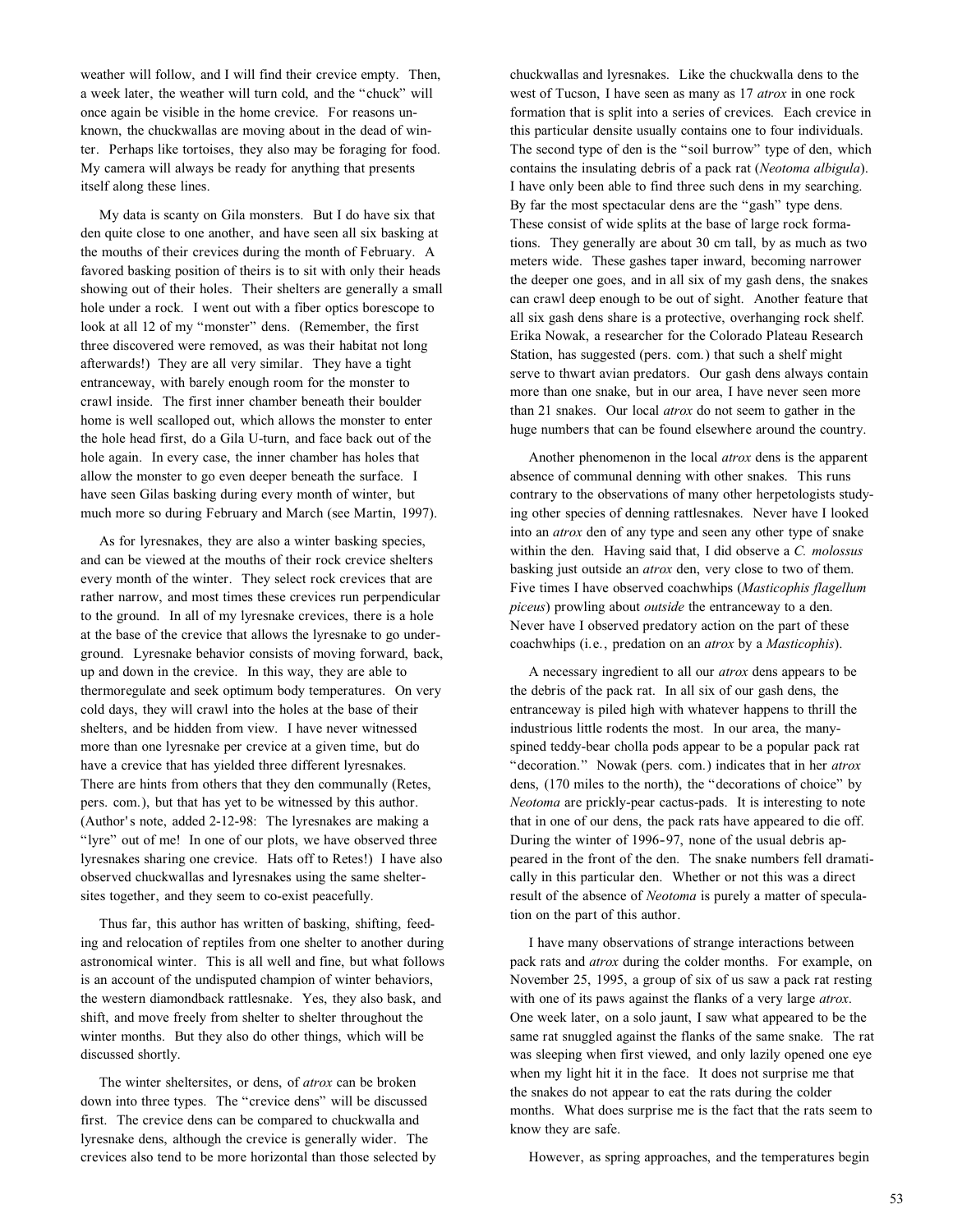

Example of a "crevice den" for *Crotalus atrox*. As many as eight snakes have been visible in this particular den. Photograph by Don Swann.



Example of a "gash den" for *Crotalus atrox*. As many as 21 snakes have been observed at one time in this den. Photograph by the author.



Aggregation of *Crotalus atrox*, March 19, 1995, in front of the gash den pictured above. Note the position of the large snake on top of the pile. This male appeared to be protecting his harem from the disturbance. Photograph by the author.



Two *Crotalus atrox* fleeing from the photographer, January 31, 1993. Note the build-up of cholla pods and other debris, which may serve to increase humidity, as well as insulate the den. This is the handiwork of the pack rat, *Neotoma albigula*. The snakes are unaffected by the spines. Photograph by Dan Bell.



Two male *Crotalus atrox* captured in full ascent during combat, March 22, 1996. The snake in the background, which is standing taller, was the victor in this well-fought match. Photograph by the author.



A pair of *Crotalus atrox* mating, March 19, 1995. Photograph by the author.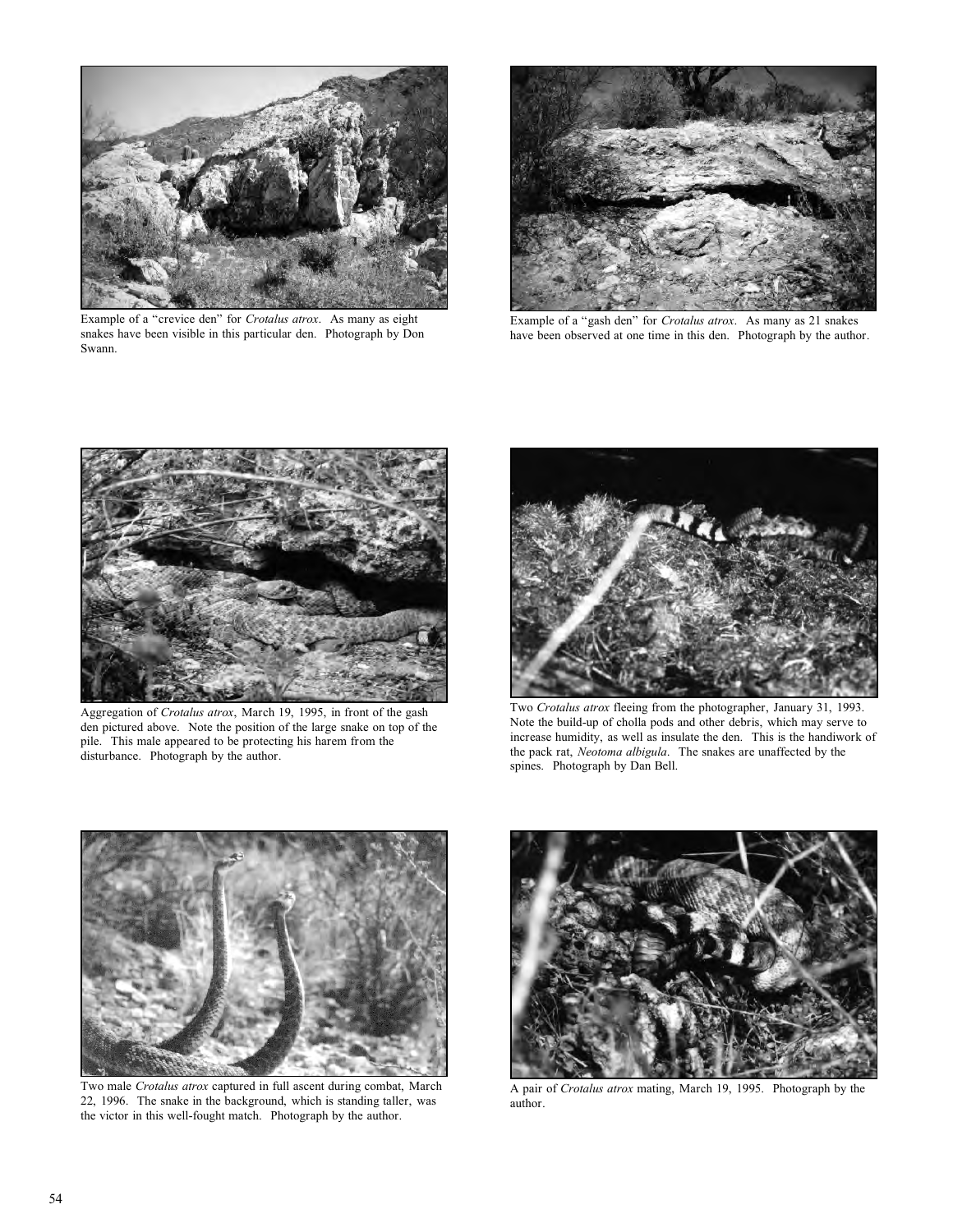to rise, the rodents become extremely wary. On March 17, 1997, we accidentally scared a large *atrox* into a narrow opening at one of our "soil" dens. A pack rat came scurrying out of the hole, saw us, and two other *atrox* out basking. It jumped back into the entrance of its burrow, and nervously watched both us and the snake behind it. As the snakes become more active in some of our other dens, the rats are often observed in constant motion, always managing to avoid the snakes.

Based on my own observations, I have come to the conclusion that at certain times, (namely the colder months of late fall and early winter), there appears to be a true symbiotic relationship between predator and prey. The predator benefits in many ways from this relationship. The first and foremost of these is the insulation to the den that the debris gathered by the rat provides. As soon as ingress is complete, the rats begin to rebuild their midden. At times, this debris gets piled in such a way as to completely wall in the snakes. Nowak (pers. com.) indicates the same patterns of "den-walling" in her *atrox* shelters. Temperatures can occasionally drop into the 20s (F) during the Arizona winters, and there can be no question about the benefits of this semi-sealed chamber. Going back to my observation of the rat sleeping against the flanks of a large *atrox*, there may be a form of mutual warmth-sharing involved. The body warmth of the rats may increase the ambient temperature within the den. It is even remotely possible that the bodies of the snakes may be used by the rats as a crude form of blanket to trap their own body heat. As improbable as this all may seem, pack rats and rattlesnakes have been seen denning together in other parts of the country as well. There is much work that should be done to investigate the unusual relationship between these two animals.

As for other ways the rats may benefit from the presence of the snakes, I have observed snakes ingressing with full sets of rattles, and egressing with rattles that appear to be chewed off. In March 1996, I also observed a pack rat nibbling on the remains of a hawk-killed snake. It might also make sense that



*Neotoma albigula* caught between a rock and a hard place, March 17, 1997. At the time this photo transpired, a large *atrox* had entered the den and was behind the rat. Two more *atrox* were basking out front and two photographers were mucking up the works. Note how high the debris is piled at the entranceway of this densite. Photograph by the author.

a larger predator, such as bobcat or badger, might think twice about trying to dig a pack rat out of a midden infested with *atrox*!

Putting aside any suppositions on pack rats and *atrox*, we now explore two behaviors in *atrox* that seem absent in the other four species of reptiles under discussion. We speak of combat (i.e., agonistic behavior -- see Schuett and Gillingham, 1989), and mating. Both have been observed numerous times during astronomical winter in the Tucson area.

*Atrox* combat is truly a spectacular event, not soon to be forgotten by anyone fortunate enough to witness it. The fight begins when one male snake rises in the air and issues its challenge. This rising is performed by the snake standing as high as balance will permit, generally one-half of the body length. Many things can happen after the first snake rises into the air. The "intruder" may not like what it sees and flee in all-out panic. Sometimes the aggressor will give chase, and pursue the intruder for distances of up to 50 meters. Sometimes, the intruder will rise to meet the challenge, only to decide that discretion is the better part of valor, and to drop and run is the best course of action. At times, both snakes will rise, and then both drop without combat occurring. When this happens, some sort of decision appears to be reached between the two participants.

But there are also times when two evenly matched snakes will rise, neither will be intimidated, and all hell breaks loose.

The beginning stages of combat are slow, graceful, and downright poetic to witness. Both snakes rise in the air, and seem to waver like stalks of grass in the breeze. They face each other, turn their heads sideways so that they are looking at each other through one eye, turn their heads 180 degrees to each other, and then face each other again. Their straight, periscope-like forms then begin to draw into "S" shaped curves, the two "S" shapes begin to merge as one as they wrap about each other, and then the full fury of the fighting is unleashed.

Once "wrapped" about each other, the idea appears to be for one snake to knock the other to the ground. Seldom is the knockdown clean, usually the snakes are so tangled up with each other that they wind up knocking themselves to the dirt along with their opponent. In spite of the furious action, the snakes do not hiss, rattle, or bite each other, but their "sparring" is otherwise quite audible. As they twist and tumble about, their scales grate against each other, much like rubbing two pieces of sandpaper, and the sound of them hitting the ground together is quite loud. These bouts can last for hours, but my longest viewed episode lasted 20 minutes. Eventually, the combat reaches a conclusion when the winning snake chases the loser away. But even this effort does not insure that the losing snake will not "sneak" back into the den. My observations match those of Beaupre (1995): the losing snake will, at times, swing a wide circle around the den, and sneak back in when the "victor" is not paying attention. In observations of captive pit vipers, researchers are discovering that the loser sacrifices its immediate mating rights (Gillingham et al., 1983; Schuett et al., 1996).